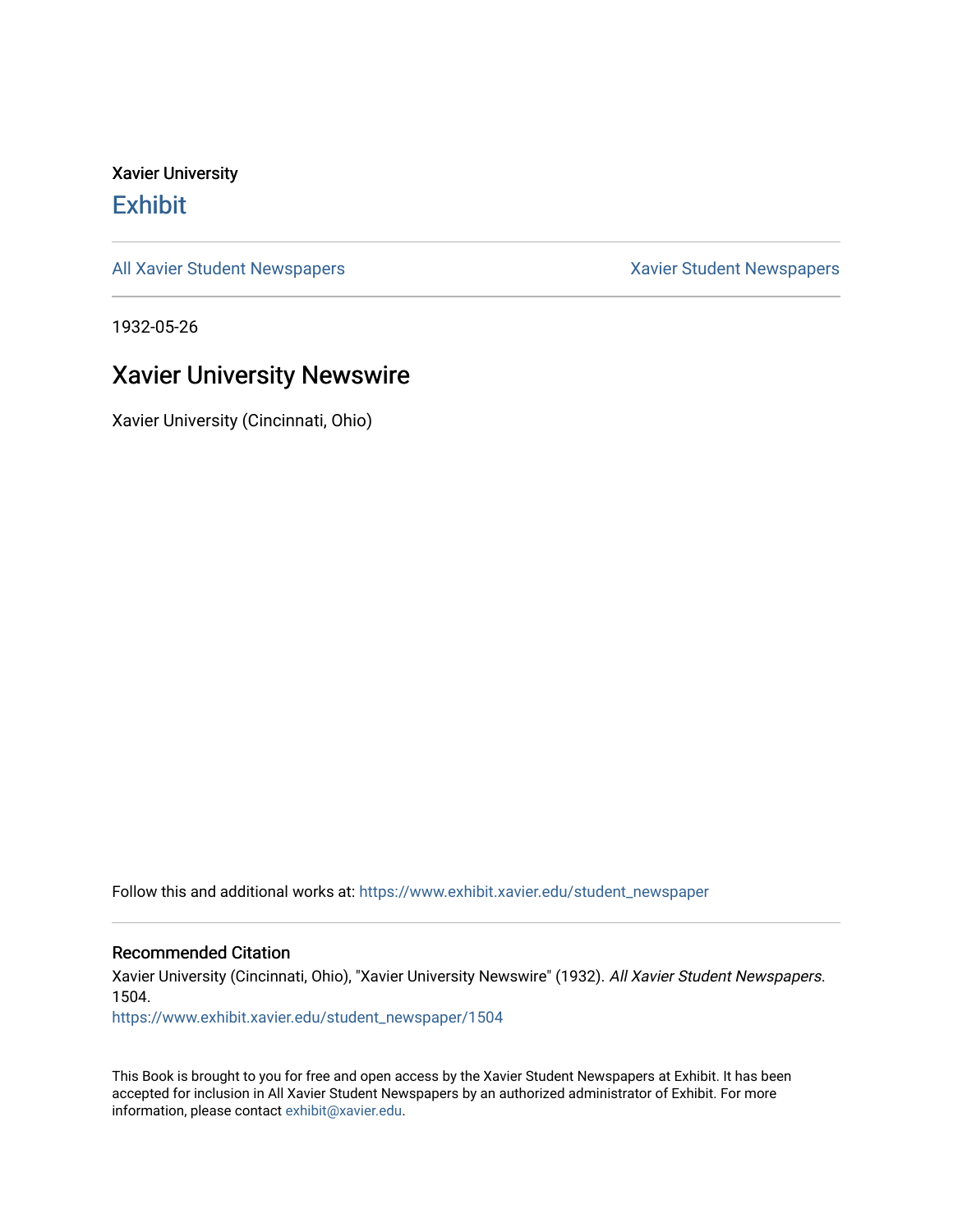

Vol. XVII

CINCINNATI, OHIO, THURSDAY, MAY 26, 1932

NO 27

**GRADUATION ACTIVITIES** 

# **Clef Club Concert Saturday Evening**

### At Hotel Gibson, With Dance Following; Maynard **Reuter Elected Next President**

The Spring Concert of the Clef Club<br>will be held Saturday evening, May<br>28, in the Ballroom of the Hotel Gib-<br>son. It will begin promptly at 8:30<br>o'clock, and will offer a most delight-<br>ful and varied program.

**PROGRAM** 11 Lacerato Spirito (Simon Boccane-<br>The Tavern Bong Communication and Tavern Boccane-<br>The Tavern Boccane-<br>
2 Development Back (Simon Boccane-<br>
2 Development Back Method and Tavern Boccane<br>
3 New Omnes, Method Back (Simon B 

Mr. Castellini, Director of the Clef Club, will be in charge. This talented<br>personage has produced marvelous re-<br>club, will be in charge. This talented<br>personage has produced marvelous re-<br>can rightly be said that this yea

contestral selections, most recently<br>ordestral selections, most recently<br>"Evangeline."<br>The soloists, John Anton and Rich-<br>rard O'Dowd, are well known for their<br>tunity served the Off Olito for four-<br>tunity served the Off Ol

the Club next year. sures generate of the Club next year. Security Moderator of the Club, is deserving of the highest praise. He assumed the Moderator's position when he succeeded Friddent Moderator's position when the clu

cannau.<br>'he Spring Concert has been dedl<br>ed to Mr. John K. Mussio, founde

### HAPPY VACATION!

This is the last issue of the Xaverian News before the long summer lay-off.<br>Good luck in the Exams, have a happy vacation, and we'll see you happy basis and we'll see you.<br>F.X.B.

in de la composición de la composición de la composición de la composición de la composición de la composición<br>Na composición de la composición de la composición de la composición de la composición de la composición de la

of the Clef Club and now Honorary<br>
of the Clef Club and now Honorary<br>
President. The present Clef Club will<br>
do honor to this man who, through<br>
spirited effort, worked out the organization<br>
Eugene Goossens, Director of the

Following the program, a formal reception will be held for members of<br>the Club and their guests.

# **REV. SLOCTEMYER VERY BUSY MAN**

**Having Many Appointments For Commencement Addresses** 

## "GET A STUDENT"

### Is His Request To Every Undergraduate Of Xavier

At this time Rev. Hugo F. Slocte-<br>myer, S.J., President of Xavier, is one<br>of the busiest men in Clincinnal. In<br>fact, the Rector has so many things<br>on his hands that he can hardly find time to attend to all of them. Never-<br>theless, he reports progress.

theless, he reports progress.<br>
Besides reviewing the scholastic<br>
year at the Xavier Commencement,<br>
year at the Xavier Commencement,<br>
Fr. Sloctemyer has two other commencements at which he is to give<br>
addresses. He will add

"teet A student"<br>The Rev. President is and has been<br>for a long time) busy trying to increase<br>the enrollment. He has travelled all<br>over the country, visiting high schools<br>and explaining to the boys the benefits<br>of entering vain

" "Wouldn't it be great to have eight<br>
"Wouldn't it be great to have eight<br>
nundred students here within three<br>
years?" the President recently asked<br>
the writer, who agreed that it would

be.<br>
We must ask the students to the interest of the students of the gaining prospective students,<br>
the Rector continued. "If every gludent could try and get one new fellow for<br>
next term, we may reach our goal

soon."<br>The writer agreed to notify the stu-<br>dents, by means of the News, that<br>they are being asked by the President<br>of their Alma Mater to help him in<br>creating a greater Xavier.

### FR. PERNIN TO BE KEPT **BUSY WITH GRADUATIONS**

In addition to speaking at the Xavier graduation to speaking at the Xavier graduation, Faither Pernin has enhanced at the one of the vill be heard at the Osk Street busuline Academy. On the following day te will appear at

The President's Message

### To the Graduates of 1932:

Your graduation day marks a mile-stone in your lives. You leave the protecting influence of Alma Mater and enter a world of realities varied in their nature, important in their significance, dubious in their righteous-

The intellectual world teems with unorthodoxy and extravagance; the social world is saturated with liberalism and veneer; the financial and business world is rocked the most intense fear and mistrust of all history. by

You leave college equipped with the best that Christian Revelation and Catholic Philosophy can offer you. High ideals, solid principles of conduct, strong motives are yours. What will you do in your present predicament?

Manifest strong faith in the guiding Hand of Providence; be hopeful that cheerful optimism and dogged<br>perseverance will achieve results where fear and timidity fail; have confidence that truth and righteousness and sincerity will dispel the universal gloom; be convinced that loyalty to God and to your fellow man are needed more today than ever before.

These things you are qualified to do. May God speed you on your way.

Hugo F. Sloctemver, S.J.

<del>ទីបរ</del>បាយប្រយោជអាយាយប្រយោជអាយាយរបស់យោជអាយាយប្រយោគអាយាយប្រយោជ

### **REV. DE LA GRANGE SHOWS** SOME IMPROVEMENT

According to latest reports, the condition of Father De La Grange, seriously dll at General Hospital, is some-

ously ill at General Hospital, is somewhat improved.<br>
Total at General Hospital, is somewhat improved.<br>
Takher De La Grange is a native of Ft. Wayne, Ind. At the age of 34 he<br>
left the grocery business to center the secula

## **Weekly Calendar**

Thursday, May 26<br>
Finished, May 26<br>
Chapel Assembly Mass for the<br>
contents of the Sophomore and Fresh<br>
Classes at 8:30 A. M.<br>
Contenence by The Reverend Annel Contenents.<br>
The Dean's Announcements. –<br>B. stu The Reverend M. J.

The Final Examinations and Party of The Final Examinations Begin<br>
Xavier Thespian Society will<br>
Box and Cox,

sox and Cox.<br>Saturday, May 28<br>Final Examinations.

The Father Finn Clef Club Cone<br>The Father Finn Clef Club Cone<br>at the Gibson Hotel.

The Choson How, May 30<br>DECORATION DAY, Tuesday, May 31<br>Final Examinations.

Wednesday, June 1 Final Examination

Thursday, June 2<br>xaminations.

Final Exar

Final EMIRAL PHOTO FRIEST OF THE SACRED HEART.<br>FIRST OF THE SACRED HEART.<br>MASS AND GENERAL COMMUNION AT 8:00 A.M.

Saturday, June 4<br>Final Examinations.

Final Examinations and <sup>2</sup><br>
Sunday, June 5<br>
BACOALAUREATE EXEROISES.<br>
Inspection of Campus by local and<br>
out of city high school students<br>
Monday, June 6<br>
Reception of CLIASS OF 1932 into<br>
the Xavier University Alumni Asso

on.<br>
Wednesday, June 8<br>
GRADUATION EXERCIBES

# **BASEBALL TEAM DEFEATS MIAMI**

### By Score Of 3-2 At Oxford, In **Final Collegiate Contest** Of Year

Monday the Xavier Baseball Team<br>journeyed to Oxford, Ohio, and administered a defeat to the Minmi University<br>with by the score of 3-2. This year and also the final intercollegiate<br>contest of the season. It was a very defin

From Miami down here.<br>
Yawier soored all its runs in one fat<br>
from Miami down here.<br>
Xawier soored all its runs in one fat<br>
double by Beckwith to right field.<br>
Then it became Beckman's job to hold<br>
Miami safe, in which the

runs.<br>
Miami also played a nice game and<br>
scored once in both third and fourth<br>
scored once in both third and fourth<br>
innings but stopped then. The out-<br>
standing performance on the Miami<br>
team was contributed by Strob), t

### HONORARY ALUMNUS DIES

The death of Admiral William Shepherd Benson, Chief of Naval Operations during the World War, marked<br>the passing of the third recipient of naval an honorary degree from Xavier University in the past month.<br>Admiral Benson w

orary LL,D. at commencement of 1928<br>at which he gave the address to graduates.

rates. Father John P. McNichols, S.J., who was incorded in 1924, and Mr. John Rettig, who was one of three reciplents of the honor at last year's graduation, proceded Admiral Benson fly death within the last thirty days.



ANNOUNCED

### **Baccalaureate Services At St. Xavier Church**

Fr. Pernin To Address Graduates; Paul Desmond Valedictorian

By John Winstel

The Ninety-Second Commencement<br>of Xavier University will take place<br>Wednesday, June 8, at 8:15 P. M., un-<br>der the floodlights of Corcoran Field.



Down the broad steps of the O'Brien<br>
Down the broad steps of the O'Brien<br>
Entrance, lighted with the glow of its<br>
quaint lanterns ,<br>and across the bright<br>
football field will file the black gowns<br>
of the faculty and the gr

The orator for the occasion The orator for the occasion will be<br>no less welcome because he is familiar<br>to the student body. The Reverend<br>Claude J. Pernin, S. J., Professor of<br>Emglish, who has been selected for the<br>horor, has wide experience as a spea

over use ratio. When the Euclidean State of the Fielding of the Euclidean State of the broadcasting of the Euclidean States. The state of the States of the States of the States of the States of the States of the States of

hours of an international members of Mer-<br>maild Tavern, the exclusive literary<br>society. Other organizations that will society. (Continued on Page 4)

### **VISITING DAY**

On Sunday afternoon, June 5,<br>Visiting Day will be observed on the Xavier University campus, from 2:30<br>till 5.

till 5.<br>
All high school graduates who<br>
plan to go to college next term are<br>
invited to inspect the Xavier plant,<br>
and will be conducted by members<br>
of the Student Council.

or the student Council.<br>All friends of Xavier are invited,<br>and students are requested to bring<br>prospective candidates.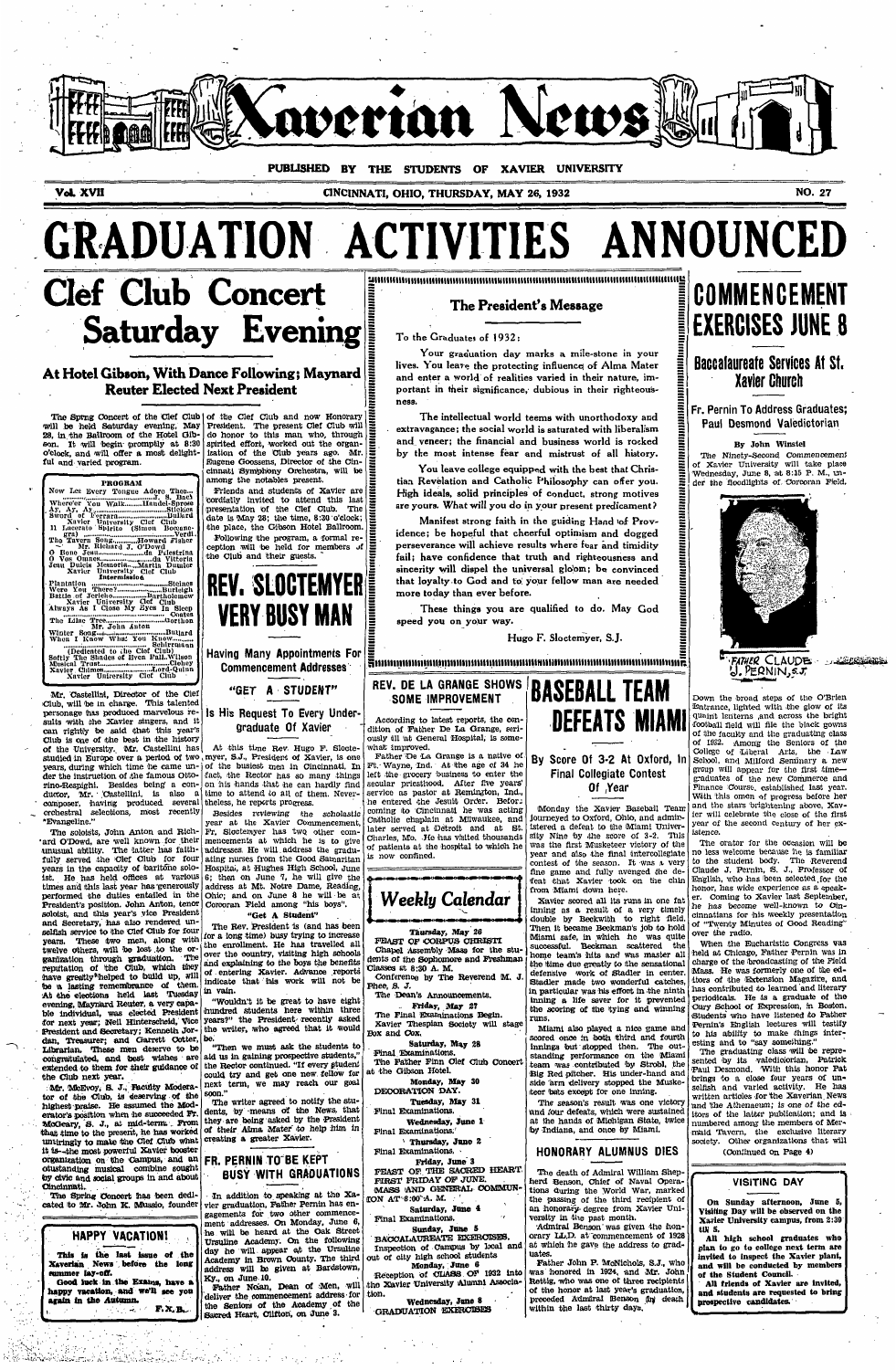**PAGE TWO** 

### THE XAVERIAN NEWS, THURSDAY, MAY 26, 1932



# **BUSINESS STAFF**<br>MAYNARD A. REUTER, '33<br>Business Manager

### THE NEWS' PROGRAM FOR A GREATER XAVIER

A Straightforward and Frank Publication of Facta A Greater and Stronger Alumni Association. Better Inter-departmental Co-operation.

To The Graduates—<br>
This is the last issue of the News to be published during the<br>
college days of this year's Senior class, and we address these few<br>
lines to that splendid group.<br>
Within two weeks Graduation Day will hav

### **Get A Student-**

out and conquer rundom and conquer rundom and conquer rundom and conquer and the propress of the institution, has asked the student body to concern the propress of the institution, has asked the student body to concern the

### Clef Club-

**Clef Club**—<br>
One of the best organized and most efficiently handled of all<br>
campus organizations is the Xavier Clef Club, and as such does the<br>
"News" salute it. During the entire year the Clef Club has been<br>
Xavier's bes

I hanks are hereby extended to the Giee men and the guiding<br>forces of this club for the very enjoyable concert recently given in<br>the Mary Lodge Reading Room, and also in expectation of the en-<br>joyment and entertainment tha



Last week we spoke about "Of Thee<br>I Sing" the winner of the Pulitzer<br>Prize for the best play of the season. Morrie Ryskind, who collaborated or Nature Expansite, who considerated on<br>the play with George S. Kaufman, has<br>written a sequel to it called "The<br>Diary Of An Ex-President." It is not Diary Of An Ex-President." It is not a play, but a book which relates the events of the first four months of the administration of John A, Wintergreen and continues the biting satire of present-day politics so characterize president doesn't have a Constitutional<br>amount of Indian blood in his veins.<br>In order to escape the rage of the<br>mob, the president and his family are<br>forced to barricade themselves in the<br>white House. The day is saved when resident undergoes a blood transtion.

presence and the title "In The Worst Passen" what can one expect from a book<br>bearing the title "In The Worst Post<br>one should be prepared for the worst,<br>but that is quite unnecessary in the<br>case of this new volume by Corey<br>

mater are external three terms such that the state of the good old romantic tradition, Sabatimi's latest will fill the bill. It is called "The Black Swan" and constant is tains duels, pirates, and sea-fights in the best bl

the best blood-and-thunder manner.<br>Shella Kaye-Smith has already<br>given us one new book this season in<br>"Susan Spray" and now comes forth<br>with another entitled "Summer Holl-<br>day." It is an entirely different tale<br>from the so A COME will come what sombre "Susan Spray", being the story of a summer by two children in a Sussex Farmhouse.

Farmhouse.<br>
And speaking of summer holidays, all-University Annual in 1924?<br>
And speaking of summer holidays, have you made up your reading list<br>
from this summer? Summer is always Kentucky University" were proposed as<br>
a

place of more expensive pleasures<br>with a geat many of us. Here are a<br>few suggesetions for the long holiday<br>which, if you haven't already read<br>them, wil prove worth your while,<br>Swiss Family Manhattan—Christo-<br>pher Morley.<br>D

ralbot.<br>- There's Always Juliet—John Van **Druten** 

 $The 8$ . Du The Imperial Theme—Wilson Knight.<br>By Charles Rapp.

Jest Gossip 800000000000000000000000 The dorm students have lost the<br>crafty art of political maneuvering.

Bill Hipple is going to do Hollywood<br>one better: he is going to go on a<br>64 day grapefruit diet instead of a 32<br>day one as is the custom. We don't<br>really know what the idea is but his<br>stamping ground has changed recently<br>to  $\frac{1}{2}$   $\frac{1}{2}$   $\frac{1}{2}$   $\frac{1}{2}$   $\frac{1}{2}$   $\frac{1}{2}$   $\frac{1}{2}$   $\frac{1}{2}$   $\frac{1}{2}$   $\frac{1}{2}$   $\frac{1}{2}$   $\frac{1}{2}$   $\frac{1}{2}$   $\frac{1}{2}$   $\frac{1}{2}$   $\frac{1}{2}$   $\frac{1}{2}$   $\frac{1}{2}$   $\frac{1}{2}$   $\frac{1}{2}$   $\frac{1}{2}$   $\frac{1}{2}$ 

### AH-DEWAN-HOME-ITM

This is sumpin': Socko Wiethe, the<br>ov whom "profs" doubt will ever grow This is sumpin': Socko Wiethe, the<br>boy whom "profs" doubt will ever grow<br>up, was going to go to the Senior<br>Ball. He phoned Snuggies. What<br>Snuggles replied is hard to say—but<br>Socko John didn't go to the Senior<br>Ball  $\overline{R}$ all

Freshmen in the Philopedian Society<br>failed in their attempt at a "coup de<br>etat", which just goes to prove that<br>nine men can't elect an officer when<br>there are 35 others to vote against<br>men men

Sander--the candy legged----<br>atchers with loading platforms way home from the Senior Ball.

C. Murphy agrees with Bob Newhall<br>s to the merits of Mail Pouch.

### DID YOU KNOW:

That St. Xavier published her first<br>all-University Annual in 1924?



## **ONCE OVERS**

By  $J$  .J. Mur

College And The Folks At Home<br>You youngsters at college, aren't you<br>egligent about writing home?<br>You say you are so busy you can't

on, no, you are not.<br>Tou devote many hours to pleasure<br>cloing nothing, each week.<br>You could write a sizeable letter in half an hour

You could find that 'much time to

You could find that 'much time to<br>write some message to your parents.<br>You don't write because you are<br>selfish,—to speak plainly.<br>You prefer some kind of amissement<br>to denying yourself a few minutes from<br>and hamp.

pleasure to make your parents pleased<br>and happy.<br>The folks at home are always more<br>or less anxious about you and to miss<br>a letter at a certain time, is alarming<br>to them, and it hurts.

From a magazine: Virginia Drew,<br>appearing in vaudeville, is not the<br>Virginia Drew who recently committed suicide.



**514 MAIN STREET** 

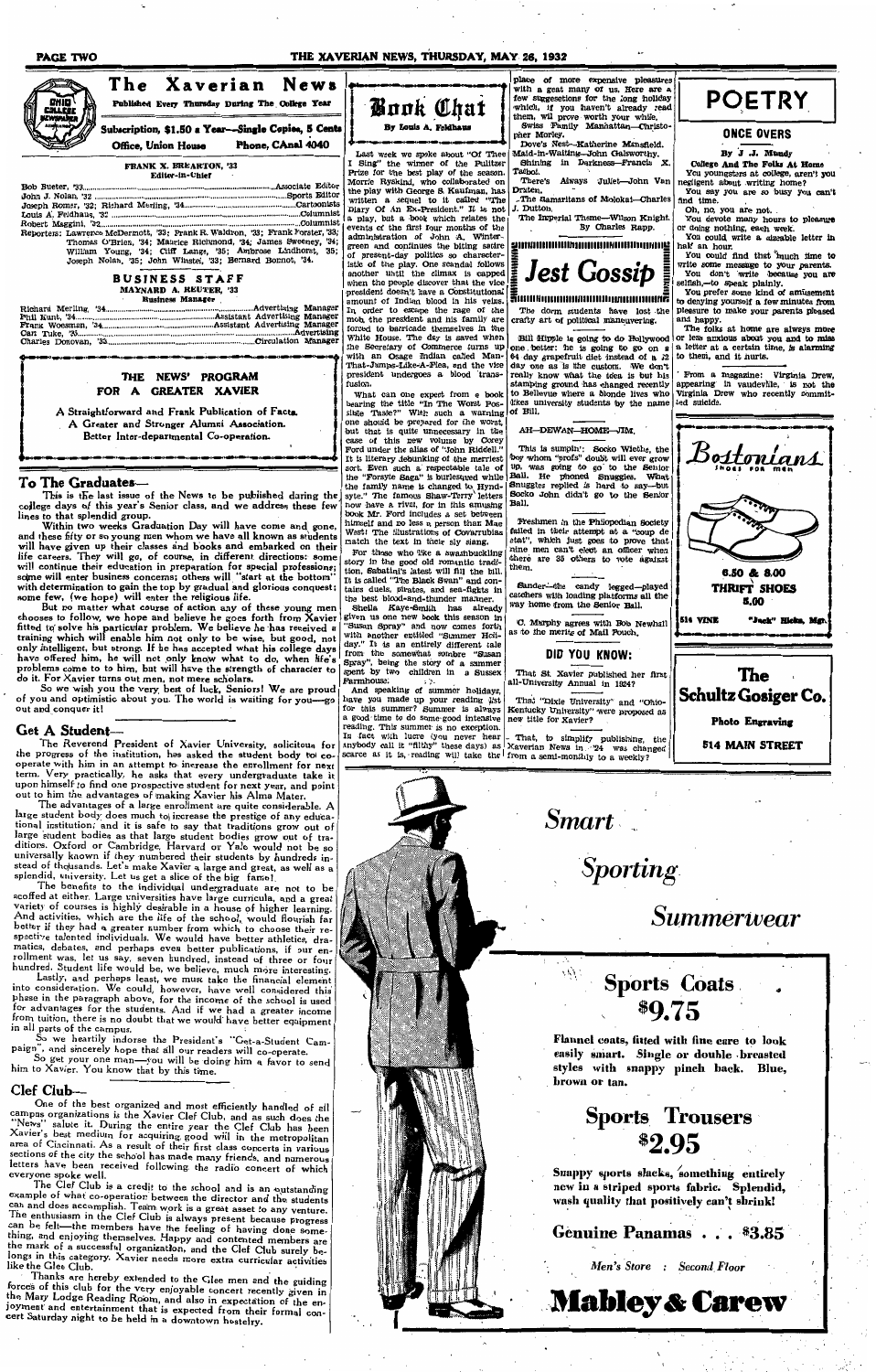# **DENTAL SOCIETY** NET MEN TIE CENTRE; SCOTT,

# Thrives At Xavier University

### Under Fr. Phee And Mr. Lang In Biology Laboratory

In 1929 a new society was formed<br>at Xavier for the dental practitioners<br>of Greater Christmani. All dentists are<br>elegible to join this class which meets<br>every Wednesday in the Biology Build-<br>ing on the Campus. This organiza field

and is well known for his work in this<br>field.<br>The course, for which a fee of \$50 is<br>imposed, covers two semesters of work<br>and may be taken for two years. The<br>first year's work consists of a study of<br>the practice and theory

ising.

### **Seminarians Trounced**

Seminarians Trounced<br>to Mt. Washington, to engage the St.<br>Tuesday the Eaveler Nie and Team. Rain<br>halted this contest at the fifth mining<br>with the Musketeers leading 10-0.<br>with the Musketeers leading 10-0.<br>and MoTPhail was

Let College Tennis Team and the Center College Tennis Team and the Center College Tennis Team, sometime that the state with a word will draw to a close before they and the weason propresses, and it will draw to a close bef

The results of the games in the Centre match follow:

re match rouow:<br>
Chambers beat Murphey, 6-3, 6-4.<br>
Jones beat Moeller, 6-0, 6-4.<br>
Scully beat Fausz, 6-2, 4-6, 6-2. Wilson beat Muchlenkamp, 6-4, 2-6

 $8-6$ 

8-6.<br>
Scott beat Heywood, 6-4, 6-2.<br>
Sincochio beat Smith, 6-0, 6-4.<br>
Chambers and Wilson beat Scully<br>
Chambers and Wilson beat Scully<br>
Scott and Morler, 6-4, 5-7, 8-6.<br>
Scott and Marphey beat Jones and<br>
Fausz, 2-6, 6-4,

## **MUELLER AND LINDHORST** ARE ELECTED TO COUNCIL

 $[$  Mueller and Lindhorst, two well<br>  $[$  known freshmen were elected by the<br>  $[$  known freshmen Class Monday morning, May<br>
Peshman Class Monday morning, May<br>
Council for their coming sophomore<br>
year. There were nine nonin Mueller and Lindhorst, two well

loming.

## **ALUMNI RECEPTION** ON MONDAY, JUNE 6

H. Foley In Charge Of Arrange-<br>ments For Old And New Grads

Alumni participation in Graduation

Alumni participation in Graduation and week will be marked as usual by the samual Alumni Reunion and Reception to the Graduates. According to tentative plans the affair will be held Monday, June 6.<br>Harry D. Foley, preside

ing the dinner at 7:00 in the Cafe-<br>teria.<br>There will be a hard ball game be-<br>teria.<br>There will be a hard ball game be-<br>sween a nine from the Senior class of<br>37 and a team of representative stars<br>of former years, Hand-bal gram

gram.<br>
Harry J. Gilligan, president of the<br>
Alumni Association, will preside as<br>
toastmaster during the reception pro-<br>
gram. The graduates will be guests<br>
of the Association.

Two members of Xavier's faculty will an armed mob marched to the Cateach in other institutions during the thedral on Sycamore Street on Christianumer months. Father Malloy will mas night 1853 to assassinate the Paal versit

# KNOW XAVIER **PAST AND PRESENT**

all the students were preserved from<br>death by the idsease during its stay in<br>the city, they would have two golden<br>crowns made, for the Blessed Mary<br>and her Tnfant Child, and placed on<br>ther the chip-<br>there is the chip-<br>The

of one leader; in stabiority related<br>to contribute.<br>The panic in the city caused the June<br>and the stabilist and the stabilist and the stabilist were sent home earli-<br>er than usual. On his way down the Mississippi, the Mexi

the Immacurate  $\sim$  ...<br>of December 8th.

JANNA MARINDA MARINDA MARINDA MARINDA MARINDA MARINDA MARINDA MARINDA A

By William Young

 $\bar{\mathbf{z}}$ anung ang kanang sampang ang manang ang manggapang manggapang  $\bar{\mathbf{z}}$ **HEREAN CONSECTED**<br>
Choleral The dread choical choich of the drawing density had spread in the end of the particular parameter of the particular particular particle plagues the city producing one of the worst of the serio

**PAGE THREE** 

Infinite in the and the anti-Catholic steps and the sample of the anti-Catholic feling, dispersed the crowd and thwarted their designs.<br>To the decided uneasiness and alarm To the decided uneasiness and alarm<br>of the failthf damage here, they then proceeded to<br>the City Hall and burned Monsignor

Bedini in effigy.<br>When the Monsignor visited the Col-Natural time Montagnon visitor the Con-<br>lege, he said Mass for the students,<br>and then addressed them in the study and then addressed them in the study hall in seven different languages. The friendliness and devotion paid the distinguished visitor by the persecuted Catholics may have tendered somewhat the bitter recollections of the Mo

(NSFA)—Three Passidena Junior<br>college students pleaded "snow mad-<br>ness" as an excuse for resisting officers<br>in a snowball riot during the recent<br>snowfall there. The students stated<br>that they had never seen snow before<br>and

Compliments of The Cincinnati Scientific Co. Dealers In Chemical Laboratory Apparatus 210 EAST SECOND ST. Cincinnati, Ohio

They're comingmore and more, to the all-round goodness of Chesterfield

> Chesterfield Radio Program MON. 8 THUR. THES. **AFRICATE SEAT.**<br>BOSWELL ALEX RUTH<br>SISTERS GRAY ETTING<br>10.30 p.m. E. D.T. 10.30 p.m. E. D.T. 10 p.m. E. D.T. **SHILKRET'S ORCHESTRA every night but Sunday** NORMAN BROKENSHIRE, Annal **COLUMBIA NETWORK**

@ 1932, LIGGETT & MYERS TORACCO CO